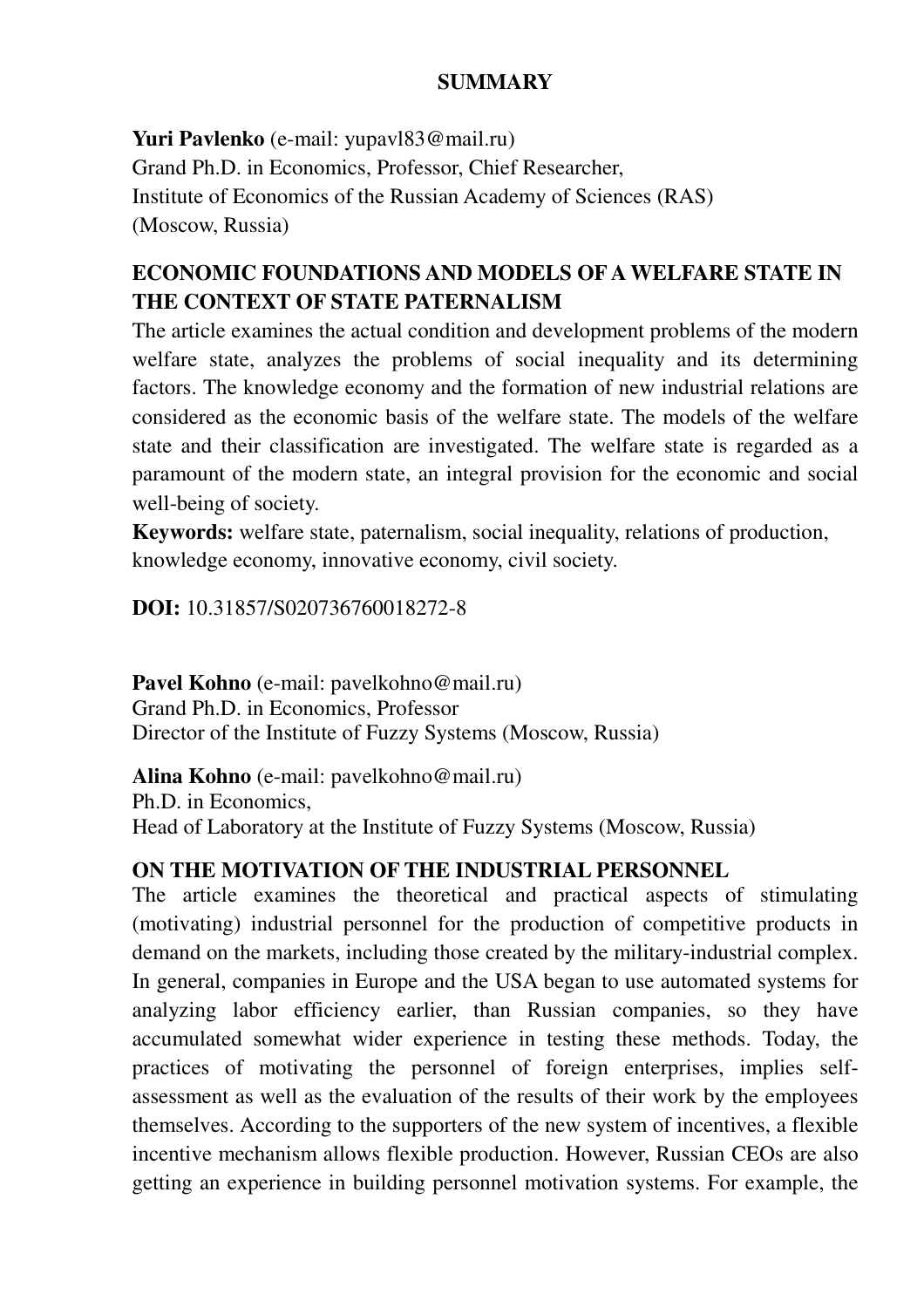state corporation Rosatom uses a unified grading system for remuneration. For each position level (grade), tasks and goals are formulated that must be performed and achieved by the employee. Meanwhile, when applying (developing) a system of motivation of industrial personnel, one must understand that the creation of mechanisms for managing these incentives in practice requires a change in the enterprise management system as a whole, since it implies new roles for the employees in the structure of the company.

**Keywords:** industrial personnel, theories of motivation, material and non-material incentives, production planning, incentive management, methods of motivation, foreign and domestic experience of motivation, executive managers, key performance indicators.

**DOI:** 10.31857/S020736760018273-9

**Elena Shestakova** (e-mail: eeshestakowa@gmail.com) Ph.D. in Economics, Leading Researcher, Institute of Economics of the Russian Academy of Sciences (RAS) (Moscow, Russia)

### **THE MAIN PARAMETERS OF AND MECHANISMS FOR THE DEVELOPMENT OF LIFELONG EDUCATION OF THE ADULT POPULATION IN THE ECONOMICALLY DEVELOPED COUNTRIES**

Lifelong education is gradually becoming the main challenge for the education system and for a significant part of the working population. The demand for it is influenced by the growth of interest in further education in a variety of forms, content and duration among the highly educated adult population; by the growth in the number of people who lack skills and qualifications to perform current work assignments, and by the increasing needs of employers operating in conditions of frequently changing requirements for the competence of employees due to technical and organizational changes. The author considers the indicators of the involvement of the adult population of economically developed countries in various forms of lifelong education, as well as incentives and barriers to such activities.

It may be especially useful for the Russian public to learn about collective funds of professional training, and the use of instruments of state subsidization and reimbursement of expenses: educational loans and vouchers; individual and saving accounts which can become promising means to expand participation in lifelong education, including for a growing number of non-standard workers.

**Keywords:** lifelong education, human capital, government subsidy, collective funds of professional training, vouchers, individual and saving accounts, educational loans.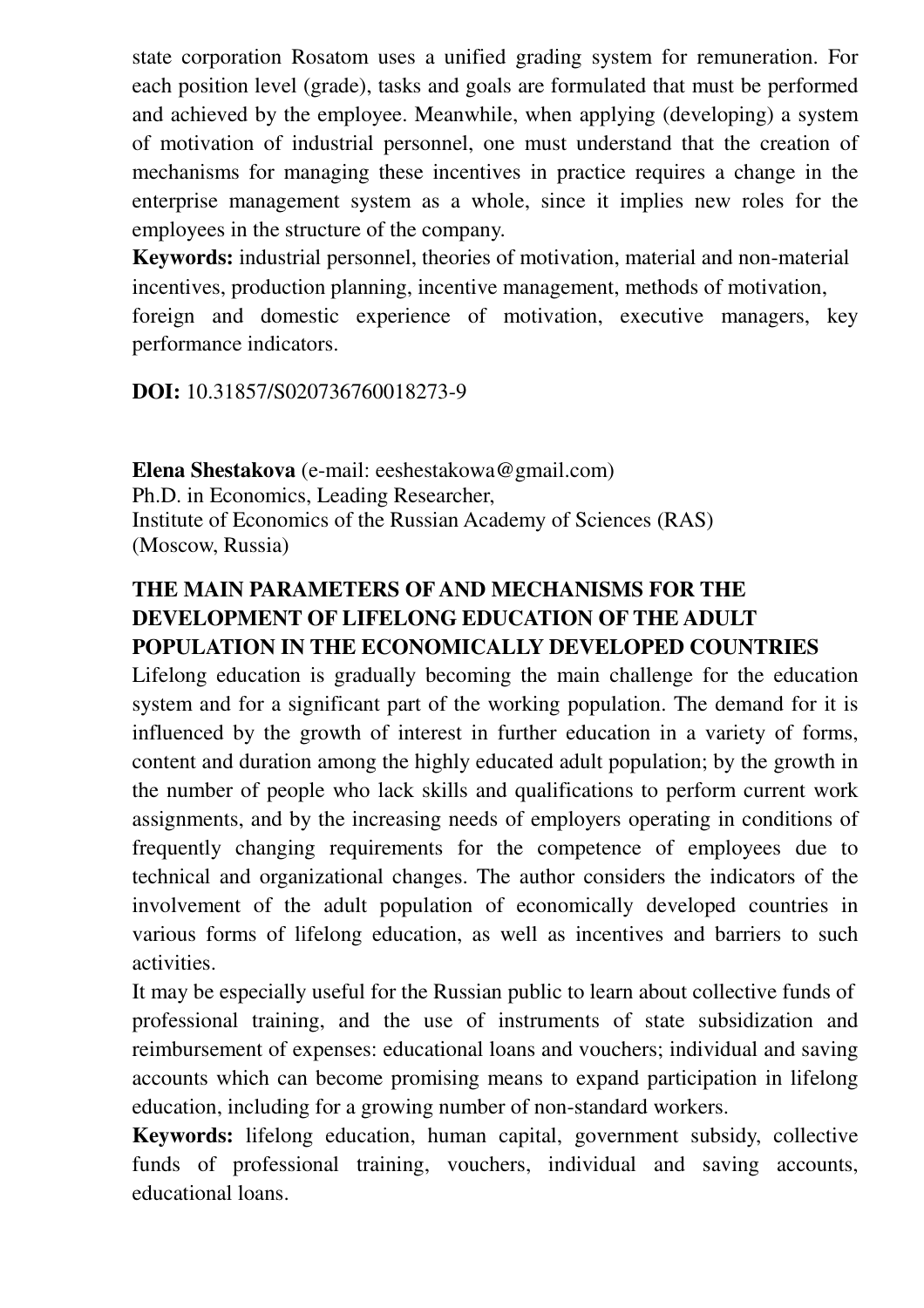**Geng Changjun** (е-mail: changjungeng@gmail.com) Post-Graduate Student of the Department of international economy of Lomonosov Moscow State University (Moscow, Russia)

# **AN ANALYSIS OF TRENDS AND PROBLEMS IN THE DEVELOPMENT OF THE CHINESE-RUSSIAN INTERNET-COMMERCE AND ITS ECOSYSTEM**

With the rapid digitalization, cross-border trade becomes a new area of RussianChinese economic cooperation. This article identifies the characteristics of the crossborder trade ecosystem. The structure of the ecosystem of cross-border trade is presented, which consists of three clusters - basic, supporting, and external. The components of each cluster are analyzed which comprise a platform, a number of service companies, and external environments. Based on the ecosystem, the scale of the Chinese-Russian Internet commerce is considered; the factors influencing the Internet commerce are identified, such as the platform, the market potential, logistics, payment system and relevant policies. In the end, some risks in the process of the development of the Internet trade between China and Russia are revealed.

**Keywords:** Internet commerce, cross-border e-commerce, e-commerce, business ecosystems, platform economy, cross-border logistics, cross-border payment, Chinese-Russian trade and economic relations.

**DOI:** 10.31857/S020736760017021-2

**Daniel Kamari** (e-mail: danikamari@mail.ru) Independent Expert (Moscow, Russia)

#### **ARTIFICIAL GUARANTOR: WEAK TIES IN THE SOCIETY OF TECHNOLOGICAL DEVELOPMENT**

The accelerated technological development constantly changes social relations. The reaction to such changes often leads to the hierarchization and bureaucratization of society, sometimes it pushes to the growth of nepotism and exploitation in labor relations. Consequently, effective and positive social development can only be achieved with a qualitative improvement in technology. **Keyswords:** job by distribution, trust, government, labor relations, digitalization.

**DOI:** 10.31857/S020736760018276-2